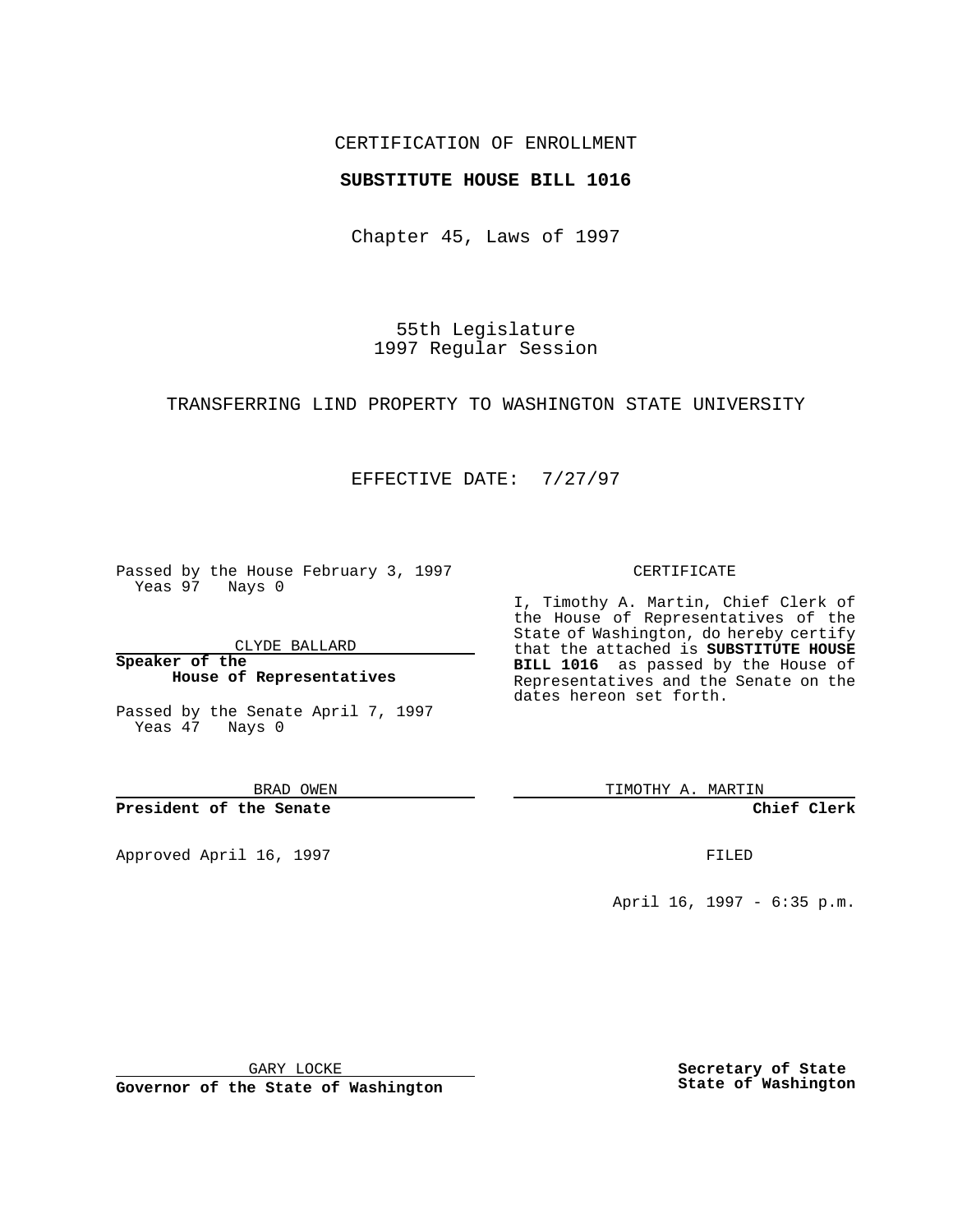# **SUBSTITUTE HOUSE BILL 1016** \_\_\_\_\_\_\_\_\_\_\_\_\_\_\_\_\_\_\_\_\_\_\_\_\_\_\_\_\_\_\_\_\_\_\_\_\_\_\_\_\_\_\_\_\_\_\_

\_\_\_\_\_\_\_\_\_\_\_\_\_\_\_\_\_\_\_\_\_\_\_\_\_\_\_\_\_\_\_\_\_\_\_\_\_\_\_\_\_\_\_\_\_\_\_

Passed Legislature - 1997 Regular Session

## **State of Washington 55th Legislature 1997 Regular Session**

**By** House Committee on Capital Budget (originally sponsored by Representatives Schoesler, Honeyford, McMorris, Carlson, Boldt, Mason, Sheahan, Buck, Ogden, Huff, Grant, Chandler and Clements; by request of Washington State University)

Read first time 01/28/97.

 AN ACT Relating to transferring Lind property to Washington State University; and creating a new section.

BE IT ENACTED BY THE LEGISLATURE OF THE STATE OF WASHINGTON:

 NEW SECTION. **Sec. 1.** (1) The Washington state treasury has been named a devisee of certain property pursuant to a will executed by Cleora Neare on July 14, 1982. Under RCW 79.01.612, property that has been devised to the state is to be managed and controlled by the department of natural resources. The legislature hereby finds that it is in the best interest of the state to transfer part of the real property devised to the state under the will to Washington State University for use in conjunction with the Washington State University Lind dryland research unit located in Adams county and sell the remaining property for the benefit of the common schools.

 (2) Washington State University is hereby granted ownership, management, and control of the real property legally described as all of Section 6, and the west half of Section 5, Township 17, Range 34 East E.W.M., Adams county, Washington, upon close of probate, or sooner if the property can be transferred without cost, other than costs